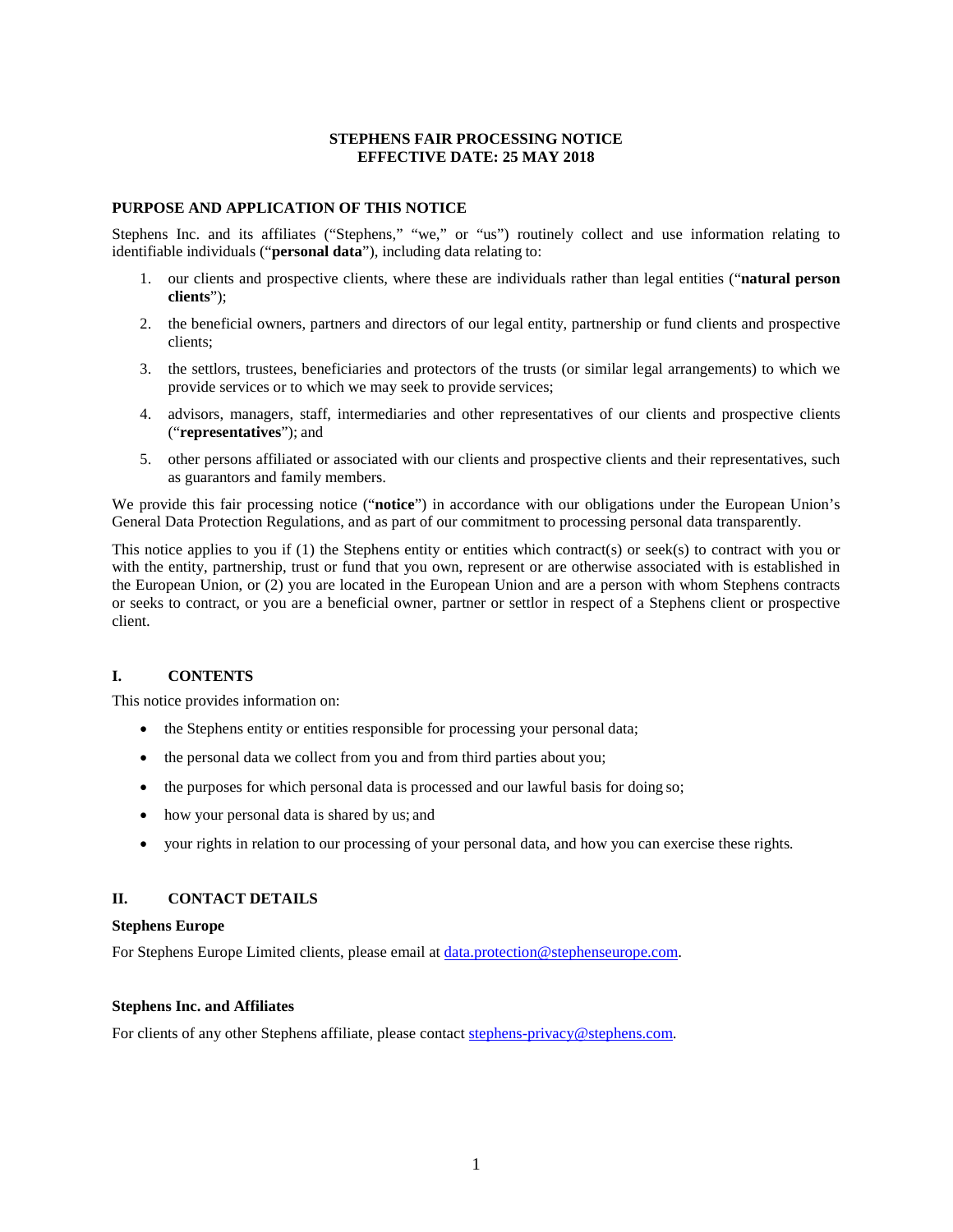### **1. WHO IS RESPONSIBLE FOR YOUR PERSONAL DATA?**

The Stephens entity which contracts, or seeks to contract, with you or with the entity, partnership, trust or fund that you own, represent or are otherwise associated with will be a data controller of your personal data. In addition, where processing of personal data is undertaken by an entity controlled by, or under common control with, Stephens (a "**Stephens affiliate**") for their own independent purposes, these Stephens affiliates may also be data controllers of your personal data.

The list of Stephens controllers, their contact details, and, where applicable, those of their representatives are set out in Appendix 1 to this notice.

This notice applies in conjunction with any other notices you receive from Stephens affiliates in connection with the processing of your personal data.

## **2. WHAT PERSONAL DATA DO WE PROCESS?**

### **2.1. YOUR PERSONAL DATA**

Stephens and Stephens affiliates will, depending on the relationship we have with you and the products and services we provide (or seek to provide), process certain personal data relating to you and people connected to you, including the data listed below.

### *A. PROFESSIONAL AND PERSONAL DETAILS Applicable to all recipients of this notice*

We process your name and contact information. We may also hold details of your preferences regarding how we communicate with you, and information we need to identify you when you contact us.

### **A.** *Applicable to client representatives and prospective client representatives*

The contact details we process will be your professional contact details. In addition, we process details of the client you represent, your role as a client representative and information that allows us to communicate with you in connection with this role, such as evidence of your authority to represent our client.

### *B. FINANCIAL DETAILS AND INVESTOR PROFILE, INCLUDING TAX-RELATED INFORMATION*

### *Applicable to natural person clients, beneficial owners, partners, trustees, protectors and settlors*

This may include your bank account details, personal financial information, financial standing and history, credit rating, the nature of our mandate and any discretion you permit us, investment preferences, restrictions and objectives (including your personal circumstances, where relevant), job title, tax-related information and codes, information relating to your level of experience in investment matters, information relating to family members and trusted contacts, securities industry affiliations, and, if you apply for a product with us or service provided by us, details to enable us to assess your application.

### *A. Applicable to guarantors*

This may include details of your financial standing and the guarantee you provide.

### *C. RECORDS CONNECTED WITH SERVICE PROVISION*

### *Applicable to all recipients of this notice*

This may include:

- notes from interactions, meetings and conversations that you have with us or our affiliates (including records of your instructions – whether for your own account or on behalf of the client you represent – and, to the extent permitted or required by law, recordings of telephone calls);
- records of correspondence and records of use of our websites, and/or our brokerage, financial or other services made available electronically by Stephens to you and/or the client you represent (including data transmitted by your browser and automatically recorded by our server);
- account details, records of agreements, payments, investments, trades and other transactions that contain your name or other personal data, and any identifiers that we or our affiliates assign to records associated with you; and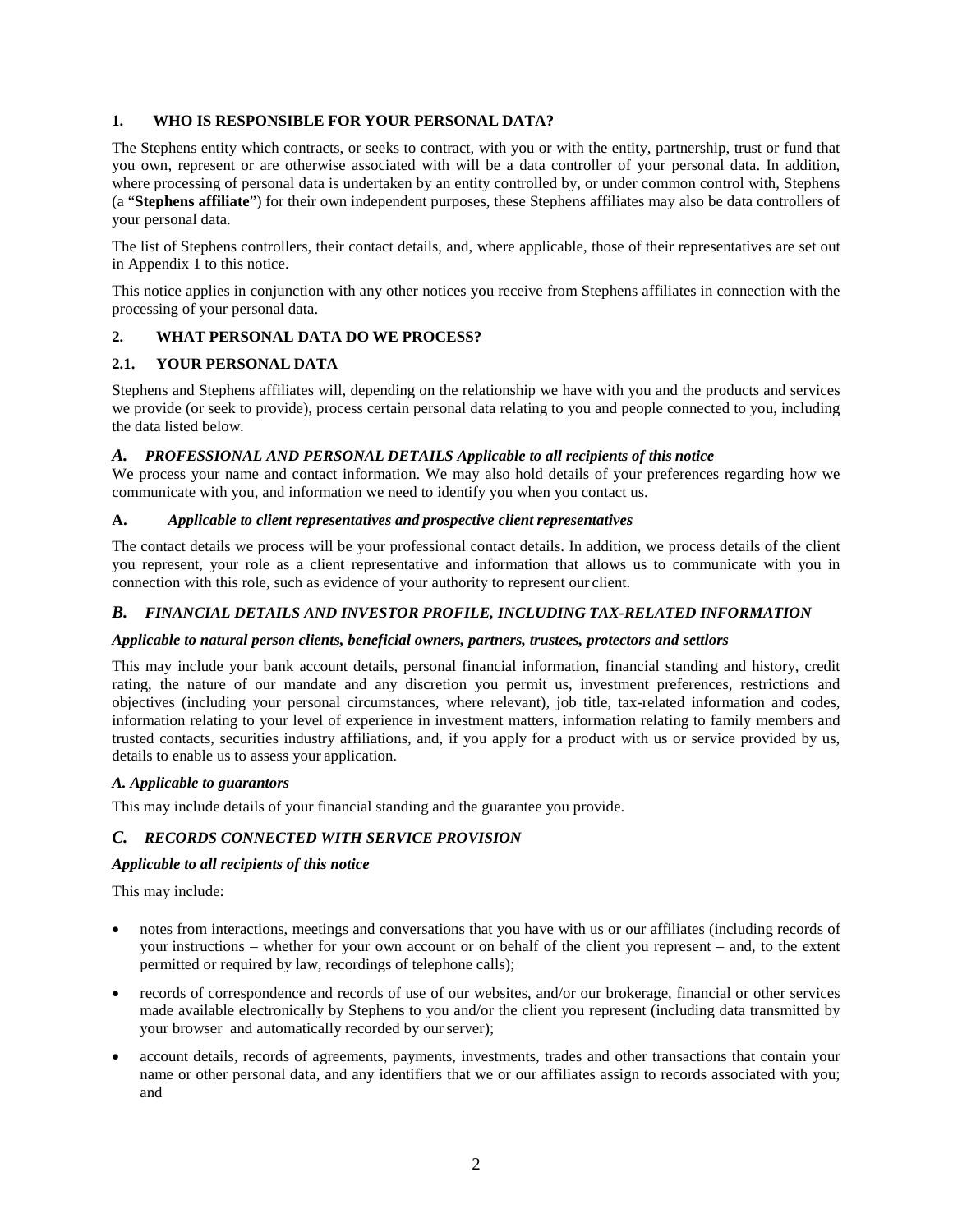• details regarding your health if you provide us with this information in connection with account management or any needs you have when meeting or interacting with us.

### *D. INFORMATION USED FOR BACKGROUND CHECKS, MONITORING AND REGULATORY COMPLIANCE*

#### *Applicable to beneficiaries only*

We may process details enabling us to honor your rights (including eligibility to payments) under the terms of the relevant trust, fund or similar arrangement and other details enabling us to meet our regulatory obligations, such as your date of birth, nationality and address.

## *Applicable to Principals only (see Appendix 2 for list of Principals)*

We may process data such as your date of birth, nationality, country of residence, documents required for antimoney laundering checks and monitoring (including a copy of your passport or national identity card), records of any required disclosures, details of the origin of your wealth and of restrictions on your ability to invest (such as any insider status or political exposure), and other details of your affiliations and/or of our relationship with you as necessary to enable us to establish and meet applicable regulatory reporting requirements and identify any conflicts of interest.

Where required or authorized by applicable laws, this may involve processing data relating to any political affiliations you may have, as well as criminal convictions or allegations of offences.

In some cases we may obtain your personal data from Stephens affiliates or from third parties. Depending on the products and services we provide to you, this may include trade or transaction counterparts, credit reference agencies, public registers (such as beneficial ownership registers), financial crime screening databases, fraud prevention agencies, and persons or entities instructed by you to provide us with your personal data.

#### **2.2. DATA RELATING TO THIRD PARTIES – RELEVANT TO PRINCIPALS**

In addition to processing data on your representatives (as set out in this notice), in certain circumstances we may process personal data of persons connected to you but with whom Stephens does not directly communicate, such as dependents and family members. Additional information relating to our processing of their personal data is available online here: www.stephens.com/privacy-policy. Before you provide data relating to third parties, you should ensure you are permitted to do so and provide them with the information contained in that notice.

### **3. FOR WHAT PURPOSES AND WHICH LEGAL BASES DO WE PROCESS PERSONAL DATA?**

### **3.1. PURPOSES FOR PROCESSING**

Stephens and Stephens affiliates always process your personal data for a specific purpose and process only the personal data relevant for achieving that purpose. In particular, depending on our relationship with you and the products and services that we provide to you, we may process your personal data for the following purposes and for compatible purposes:

#### *A. ACCOUNT OPENING*

This includes processing data about you that we require in connection with opening your account or our client's account, such as identity verification information. This may include review and processing application and account opening documents and, if you are a Principal (see Appendix 2), conducting background prudential and regulatory compliance checks.

### *B. UNDERSTANDING CLIENT NEEDS AND OFFERING PRODUCTS AND SERVICES TO OUR CLIENTS*

This includes assessing client suitability for products and services and making decisions regarding things such as risk appetite, tolerance, credit and strategy (where relevant to the products and services provided). If you do not contract directly with us for products and services, this may include communicating with and through you in connection with the offer of products and services to our client.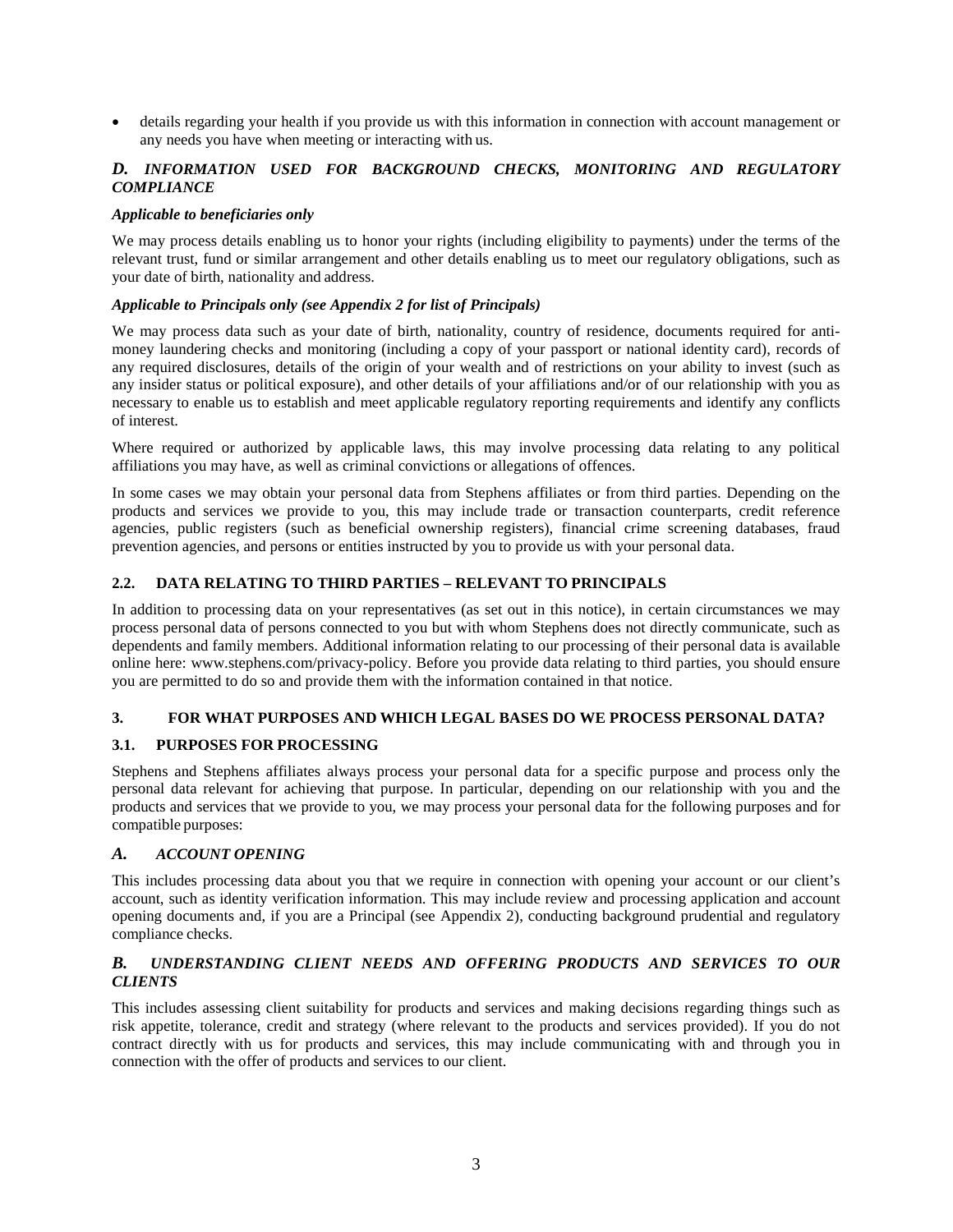## *C. PROVIDING PRODUCTS AND SERVICES TO CLIENTS*

This includes processing personal data to ensure the proper provision of our products and services, and keeping appropriate records, such as identity verification, transaction processing and keeping appropriate books, records and registers (such as documenting agreements and recording your instructions – whether for your own account or on behalf of the client you represent). If you are a beneficiary, this includes processing details enabling us to honor your rights (including eligibility for payments).

## *D. MANAGING OUR RELATIONSHIP WITH OUR CLIENTS AND CONNECTED PARTIES*

This includes compiling and utilizing internal reports and notes, managing the client file, conducting risk reviews, allowing you to access our websites and secure online platform and other technological services, and, where applicable, managing any agreement or arrangement between us.

## *E. COMMUNICATING WITH YOU*

Processing data required to communicate with you in person, by telephone, mail and email (including the issuance of statements and reports, where applicable), keep records of our communications with you, and manage any complaints.

## *F. CARRYING OUT OPERATIONAL AND ADMINISTRATIVE FUNCTIONS*

This includes carrying out billing-related and payments administration; staff and access management; preparing business reports and accounts; operating information technology systems; archiving and backing up data; and transferring personal data.

## *G. HELPING US TO IMPROVE OUR PRODUCTS, SERVICES AND OPERATIONS*

This includes conducing market research, analysis of client and prospective client preferences, transactions and market trends, evaluating potential new products and services, evaluating the effectiveness of our marketing, as well as testing new systems and upgrading existing systems. To the extent permitted by law, this may include recording telephone conversations, and monitoring emails and your use of our websites and of brokerage, financial or other services made available to you by Stephens electronically to assess, maintain and improve the quality of our services.

### *H. PRUDENTLY MANAGING OUR BUSINESS AND PROTECTING AND ENFORCING OUR RIGHTS*

This includes assessing, monitoring and managing financial, reputational and other risks, conducting audits of our business, communicating with our regulator, protecting data used by our business and establishing, enforcing and defending against legal claims.

## *I. MARKETING*

This includes direct marketing of products and services that we think may be of interest to you or to our client or prospective client (as applicable), including on behalf of Stephens affiliates and our strategic partners.

## *J. MEETING OUR REGULATORY AND COMPLIANCE OBLIGATIONS AND PREVENTING FINANCIAL CRIME*

This includes:

- performing prudential and regulatory compliance checks on an ongoing basis;
- account and transaction monitoring, transaction reporting, tax reporting;
- monitoring our management of client accounts and client interactions;
- making disclosures to, and complying with requests from, public authorities, regulators, tax authorities, governmental bodies or law enforcement agencies, and investigating and preventing fraud and other crimes; and
- the extent permitted or required by law, recording telephone conversations and monitoring emails and your use of our websites and of brokerage, financial or other services made available to you by Stephens electronically.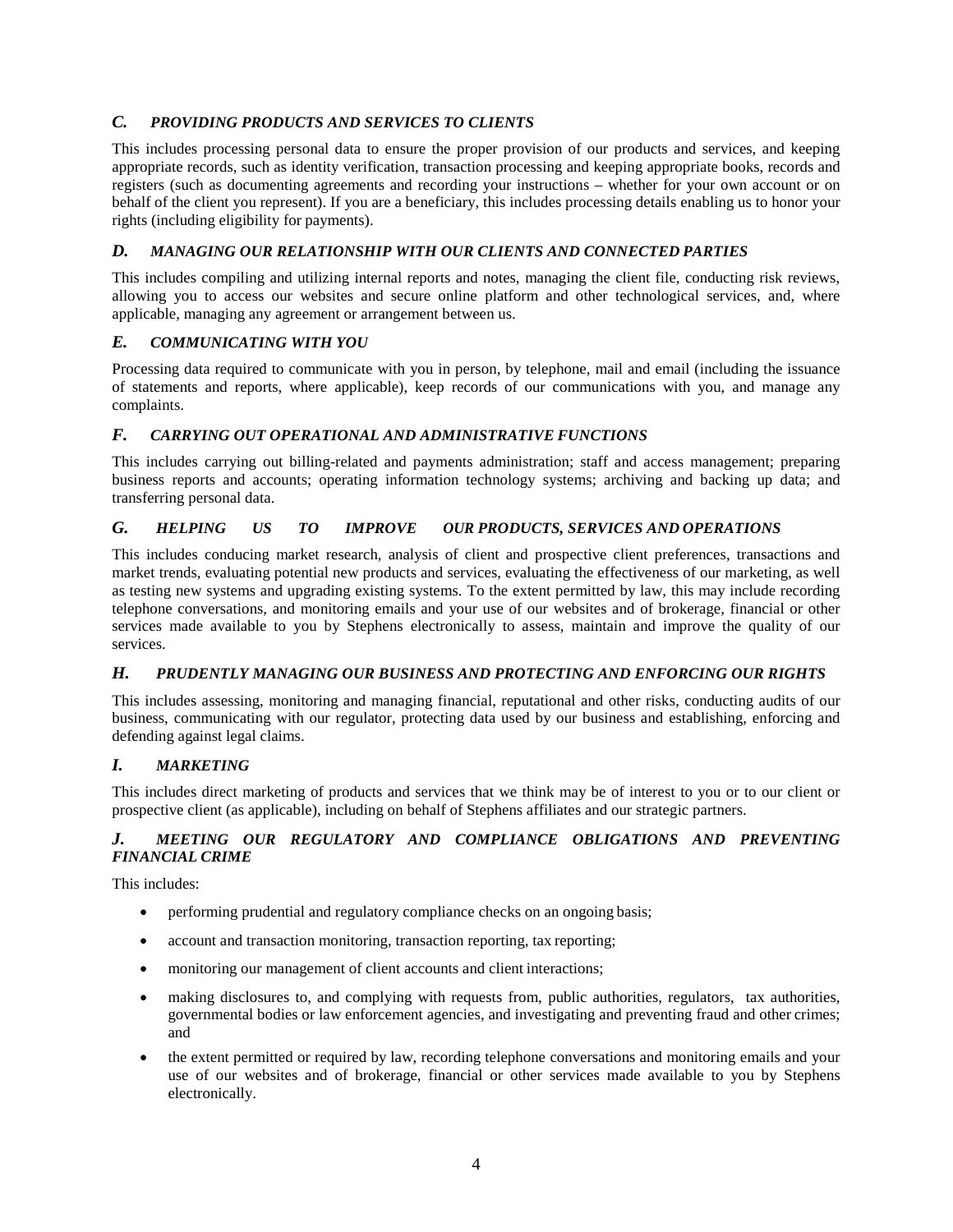We may also process data for other purposes we notify to you from time to time.

## **3.2. LEGAL BASIS FOR PROCESSING**

The personal data processing described in this notice may be:

A. necessary in order to comply with our legal obligations under certain laws;

*This applies to regulatory compliance checks referred to in parts A and J of section 3.1, assessment of client suitability referred to in part B of section 3.1, record keeping described in part E of section 3.1, reporting and creation of accounts referred to in part F of section 3.1, business management and regulatory liaison activities referred to in part H of section 3.1, and the processing described in part J of section 3.1, in each case where carried out in respect of the relevant laws.*

B. necessary for entry into, or performance of, any contract(s) with you;

*If you are a natural person client, this applies to the majority of the processing described in parts A – F of section 3.1 of this notice. If you act as an intermediary, this relates to processing to manage our agreement with you, referred to in part C of section 3.1.*

C. necessary for the legitimate interest of Stephens or others, where these are not overridden by your interests or fundamental rights and freedoms (as described below); or

D. in limited circumstances and to the extent the legal bases for processing set out above do not apply, processed with your consent (which we obtain from you from time to time).

The "legitimate interests" referred to in section 3.2(c) above are:

- the processing purposes described in  $A J$  of section 3.1 of this notice to the extent the processing is not necessary in order to (i) enter into contracts with you for the provision of these products and services and fulfil our obligations under such contracts, or (ii) comply with our legal obligations under certain laws;
- meeting and complying with our accountability requirements and regulatory obligations globally; and
- exercising our fundamental rights and freedoms, including our freedom to conduct a business and right to property.

### E. DATA RELATING TO POLITICAL OPINIONS AND HEALTH

### *Applicable to Principals only (see Appendix 2 for list of Principals)*

In addition, where we process data revealing your political opinions as part of our anti-money laundering checks and monitoring, we process this on the basis that you have (i) manifestly made such data public (to the extent this applies) or otherwise (ii) on the basis that this processing is necessary for reasons of the substantial public interest in preventing financial crime.

F. Applicable to all recipients of this notice

In addition, where we process data that you have provided to us regarding your health for the purposes of (i) managing your account in accordance with your wishes and interests (primarily relevant for natural person client) or (ii) meeting your needs in relation to any meetings or interactions with you (such as arranging wheelchair access), we will do so with your explicit consent (which we obtain from you from time to time).

In limited circumstances we may process any of the personal data we hold to the extent necessary to defend, establish and exercise legal claims*.*

### G. DATA RELATING TO CRIMINAL CONVICTIONS AND OFFENCES

#### *Applicable to all recipients of this notice*

We process personal data relating to criminal convictions and offences as required or authorized by applicable law. For example, we may process data relating to actual or alleged criminal convictions and offences as part of checks and ongoing monitoring for anti- money laundering purposes (see parts A and J of section 3.1 of this notice).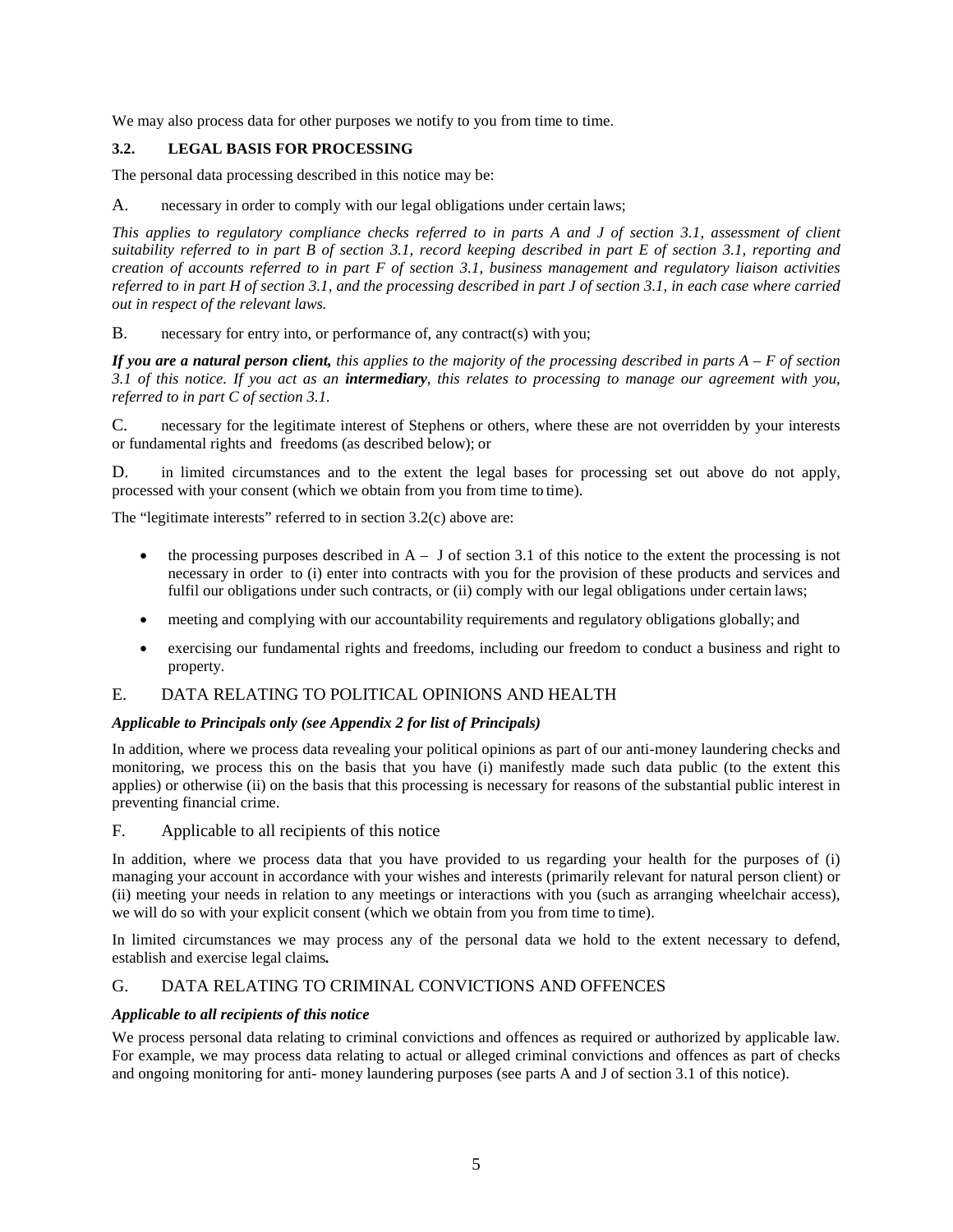#### **4. YOUR CONSENT**

To the extent Stephens is relying on your consent to process your personal data, you have the right to withdraw your consent to such processing at any time. You can do this by contacting your relationship manager or our data protection team at [data.protection@stephenseurope.com](mailto:data.protection@stephenseurope.com) (for clients of Stephens Europe Limited) or stephensprivacy@stephens.com (for all other Stephens affiliates).

Where you have withdrawn consent but Stephens retains the personal data we will only continue to process that personal data where necessary for those purposes where we have a different legal basis to do so. However, this may mean that we cannot continue to provide you with all or some of our services, in which case we may terminate the relevant service(s). Please note that this notice does not apply to consents you provide for any other reason, such as in connection with bank secrecy purposes.

### **5. SHARING PERSONAL DATA**

Due to the size and complexity of Stephens' operations it is not possible to name each of our data recipients in this notice. However, Stephens only shares your personal data with the data recipients listed below. Depending on our relationship with you, we may share your personal data with:

- A. In respect of client representatives, the Stephens client you represent;
- B. Stephens affiliates (including custodians), external custodians and strategic partners;
- C. payment providers/recipients, beneficiaries, account nominees, intermediaries, and correspondent and agent banks;
- D. market counterparties, and parties interested in or assuming risk in connection with a transaction (such as issuers of investments), shareholders selling securities in any offering, co- managers, lead managers or any agent or advisor to any of the above;
- E. swap or trade repositories, swap data repositories or global trade repositories (or similar facilities or institutions), and stock exchanges;
- F. clearing houses, and clearing or settlement systems; and specialized payment networks, companies or institutions such as SWIFT;
- G. service providers who provide a service to or operate a system on behalf of Stephens or the institutions or entities referred to in this section 6 (including non-affiliated companies);
- H. Stephens' lawyers, auditors and accountants and others providing professional advice;
- I. relevant governmental, regulatory, supervisory, law enforcement, prosecuting, tax or similar authority or industry body under applicable laws of any relevant jurisdiction;
- J. your agents, representatives and other persons acting on your behalf or to whom you instruct or authorize us to disclose your data;
- K. with prospective purchasers and assignees in the event our business, or any part thereof, is sold or reorganized, or in the event that any product entered into with you is sold, transferred or assigned in whole or in part;
- L. any other person or entity Stephens reasonably thinks customary, necessary or advisable for the processing purposes described in this notice or to whom Stephens is obliged by applicable law or regulation to make the disclosure; and
- M. to any other party where we have first obtained your prior consent.

We will undertake a balancing exercise when we undertake such sharing and ensure that third parties with whom we work respect your privacy, this involves us thinking about the business case for retaining your records and about the impact that this may have on your privacy. If our relationship with you is subject to any banking secrecy rules and regulations, we only share your information as permitted under those laws, our agreement with you and/or any waivers you provide and this section 6 should be read accordingly.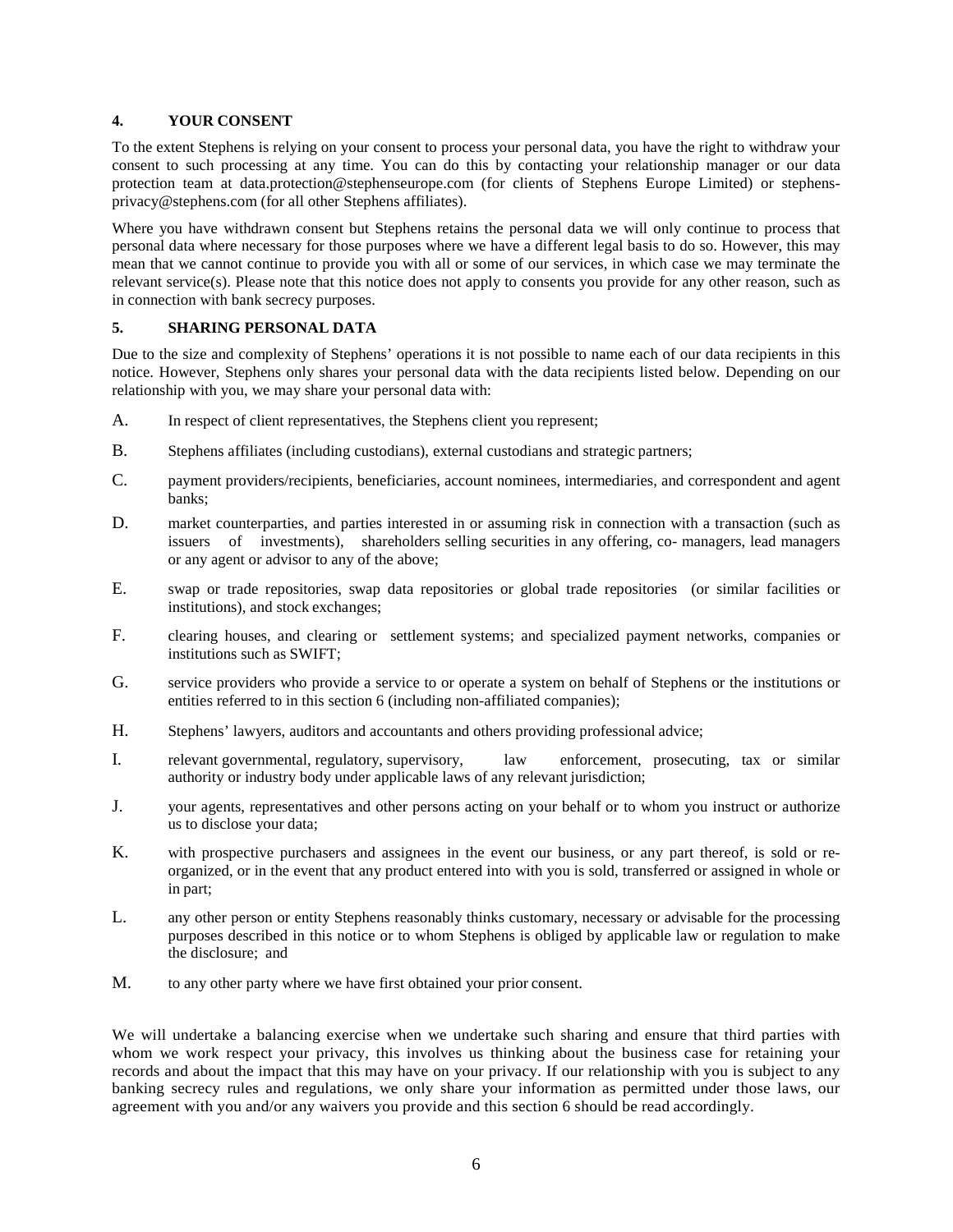### **6. INTERNATIONAL TRANSFER**

The data sharing listed in this notice may involve the transfer of personal data to any country in which Stephens or a Stephens affiliate conducts business or has a service provider or to other countries for law enforcement purposes (including, without limitation, the United States of America and other countries whose data privacy laws are not as stringent as those in effect in the United Kingdom or the European Union).

Stephens will ensure that appropriate safeguards are in place to protect your personal data where these are required by applicable data protection laws and that transfer of your personal data is in compliance with such laws. Where required by applicable data protection laws, Stephens has ensured that service providers (including other Stephens affiliates) sign standard contractual clauses as approved by the European Commission or other supervisory authority with jurisdiction over the relevant data exporter. You can obtain a copy of any standard contractual clauses in place which relate to transfers of your personal data by contacting [stephens-privacy@stephens.com](mailto:stephens-privacy@stephens.com) (for Stephens Inc. and Affiliates) or data.protection@stephenseurope.com in the case of Stephens Europe Limited clients.

### **7. DIRECT MARKETING**

The provision of your contact details for the purposes of direct marketing is voluntary and you do not need to provide such personal information in order to receive our services, but you may like to sign up so you get our newsletters and updates about events, its entirely up to you.

We will only contact you with regards to details of our services where you have indicated your express consent for us to do so.

You are entitled by law to object to use of your personal data for direct marketing purposes, including profiling to the extent that it is related to such direct marketing. You can opt- out of receiving any marketing emails by clicking the "unsubscribe" link in any such emails, filling out our **[Contact Us Form](https://www.stephens.com/locations/)** and selecting 'opt-out,' or by emailing us at Stephens- [privacy@Stephens.com](mailto:privacy@Stephens.com) (for Stephens Inc. and Affiliates) or [data.protection@stephenseurope.com](mailto:data.protection@stephenseurope.com) in the case of Stephens Europe Limited clients.

If you are an existing subscriber to out mailing lists we will continue to market to you unless you tell us otherwise, as the new laws regarding marketing require us to think carefully about whether we have your permission to market to you, you may receive, or may have already received an email asking you if you still wish to receive such communications. We have sent this to make sure we don't send you emails that you don't want. If you don't want to hear from us, please let us know and we will make sure you aren't contacted again.

### **8. DATA SUBJECT RIGHTS**

You are entitled by law to the following rights in respect of your personal data:

- A. *INFORMATION AND ACCESS:* You have the right to be provided with certain information about Stephens' processing of your personal data and access to that data (subject to exceptions).
- B. *RECTIFICATION:* If your personal data changes, we encourage you to inform us of the change*.* You have the right to require inaccurate or incomplete personal data to be updated or corrected.
- C. *ERASURE:* You have the right to require that your data be erased in certain circumstances, including where it is no longer necessary for us to process this data in relation to the purposes for which we collected or processed the data, or if we processed this data on the basis of your consent and you have since withdrawn this consent.
- D. *DATA PORTABILITY*: Where we process your personal data on the basis of your consent, or where such processing is necessary for entering into or performing our obligations under a contract with you, you may have the right to have the data transferred to you or another controller in a structured, commonly used and machine-readable format, where this is technically feasible.
- E. *RIGHT TO OBJECT TO CERTAIN DATA PROCESSING:* To the extent that Stephens is relying upon the lawful basis of legitimate interest to process your personal data, then you have the right to object to such processing, and Stephens must stop such processing unless we can either demonstrate compelling legitimate grounds for the processing that override your interests, rights and freedoms or where Stephens needs to process the data for the establishment, exercise or defense of legal claims. Normally, where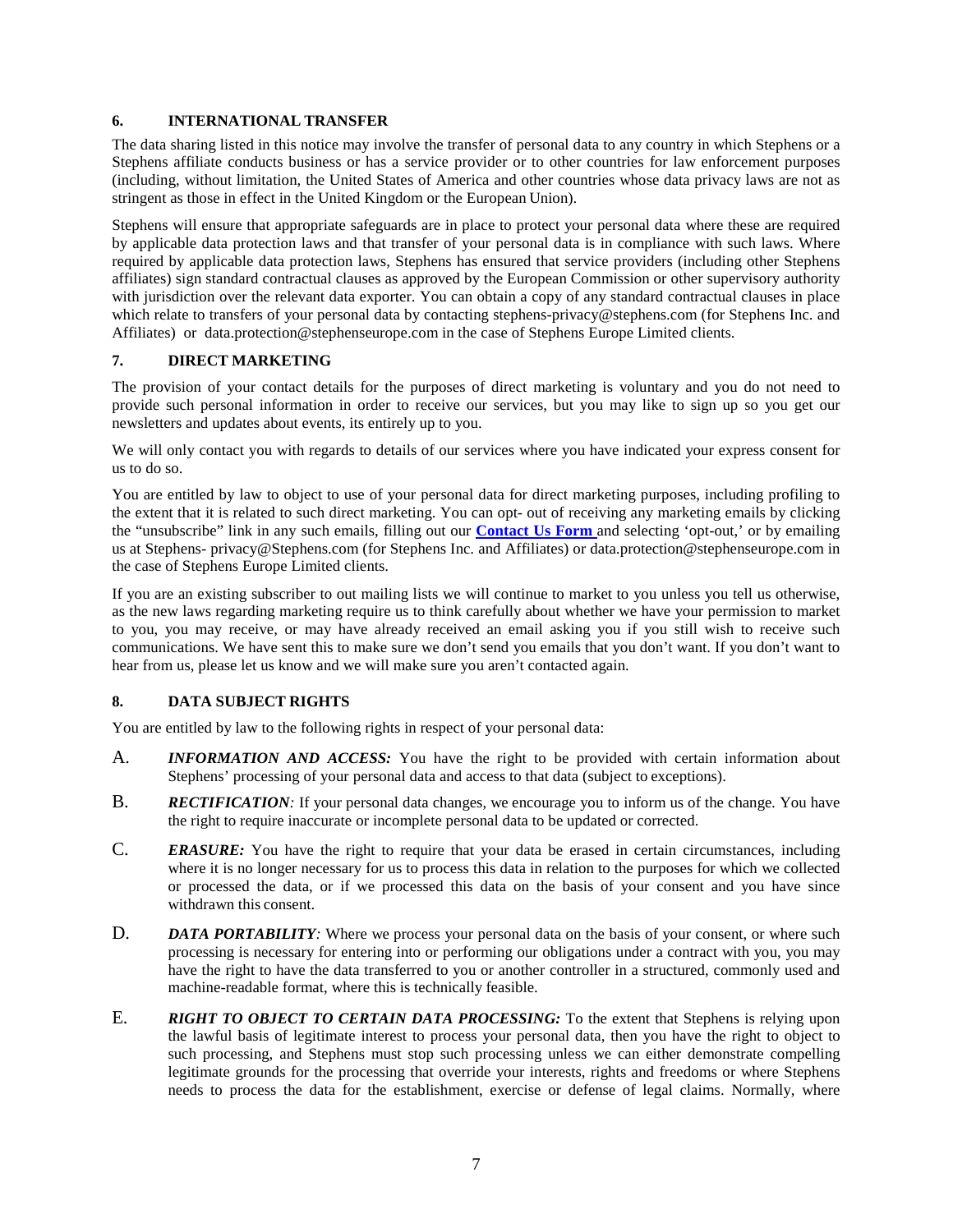Stephens relies upon legitimate interest as a basis for processing we believe that we can demonstrate such compelling legitimate grounds, but we will consider each case on an individual basis.

- F. **RIGHT TO RESTRICTION OF PROCESSING:** You have the right to restrict Stephens' processing of your personal data while your request for data rectification or objection to personal data processing is being considered, if we no longer need to process your data but you need that data in connection with a legal claim, or if our processing is unlawful but you do not want us to erase the data. If this right applies, we will continue to store your data but will only further process it with your consent, for the establishment, exercise or defense of legal claims, to protect the rights of another person, or for reasons of important public interest.
- G. *RIGHT TO WITHDRAW CONSENT:* To the extent that Stephens is relying upon your consent to process personal data, you have the right to withdraw such consent at any time. Please see section 6 of this notice.
- H. *COMPLAINT*: You also have the right to lodge a complaint with a supervisory authority, in particular that in your Member State of residence, where applicable.

If you wish to exercise any of these rights you may do so by sending an email to Stephens[-privacy@Stephens.com,](mailto:privacy@Stephens.com) or, in the case of Stephens Europe Limited: data.protection@stephenseurope.com. Alternatively you can send a written request to the Stephens entity with which you have a relationship, clearly marked "Individual Rights – FAO Privacy Team," using the address listed for that entity in Appendix 1 to this notice.

The letter should be accompanied, in the case of a request for further information and/or access, by a copy of your passport or other valid means of identification. We may provide additional ways for you to exercise your rights from time to time.

Please note that we may ask you to provide a form of identification verification before we can give effect to any such request made by you and such requests will always be subject to our legal obligations and lawful grounds of processing.

### **9. RETENTION OF PERSONAL DATA**

Stephens and Stephens affiliates retain personal data for varying time periods in order to assist us in complying with legal and regulatory obligations, to enable compliance with any requests made by regulators or other relevant authorities and agencies, to enable us to establish, exercise and defend legal rights and claims, and for other legitimate business reasons.

Stephens and Stephens affiliates retain your personal data for the period of time required for the purposes for which it was collected or to comply with legal, regulatory and Stephens policy requirements.

We will regularly review the purposes for which we hold your personal information and will not hold it for longer than is necessary. We will also seek to minimise the personal information, which we hold about you wherever possible. If we intend to make use of your personal information for any new purposes which would be considered incompatible with the purposes for which it was originally collected, as set out in this Privacy Notice, we will notify you of such intended uses and if we need to, we will seek your consent to such activities, prior to the commencement of any such processing.

#### **10. COOKIES, TRACKING TECHNOLOGIES AND IP ADDRESS**

Whenever you use our websites, mobile sites, mobile applications or applications on any other devices, information may be collected through the use of cookies and similar technologies.

### **A.** *WHAT ARE 'COOKIES'?*

Cookies are small text files which are downloaded to your computer or mobile device when you visit a website or application. Your web browser (such as Internet Explorer, Mozilla Firefox or Google Chrome) then sends these cookies back to the website or application on each subsequent visit so that they can recognize you and remember things like personalized details or user preferences.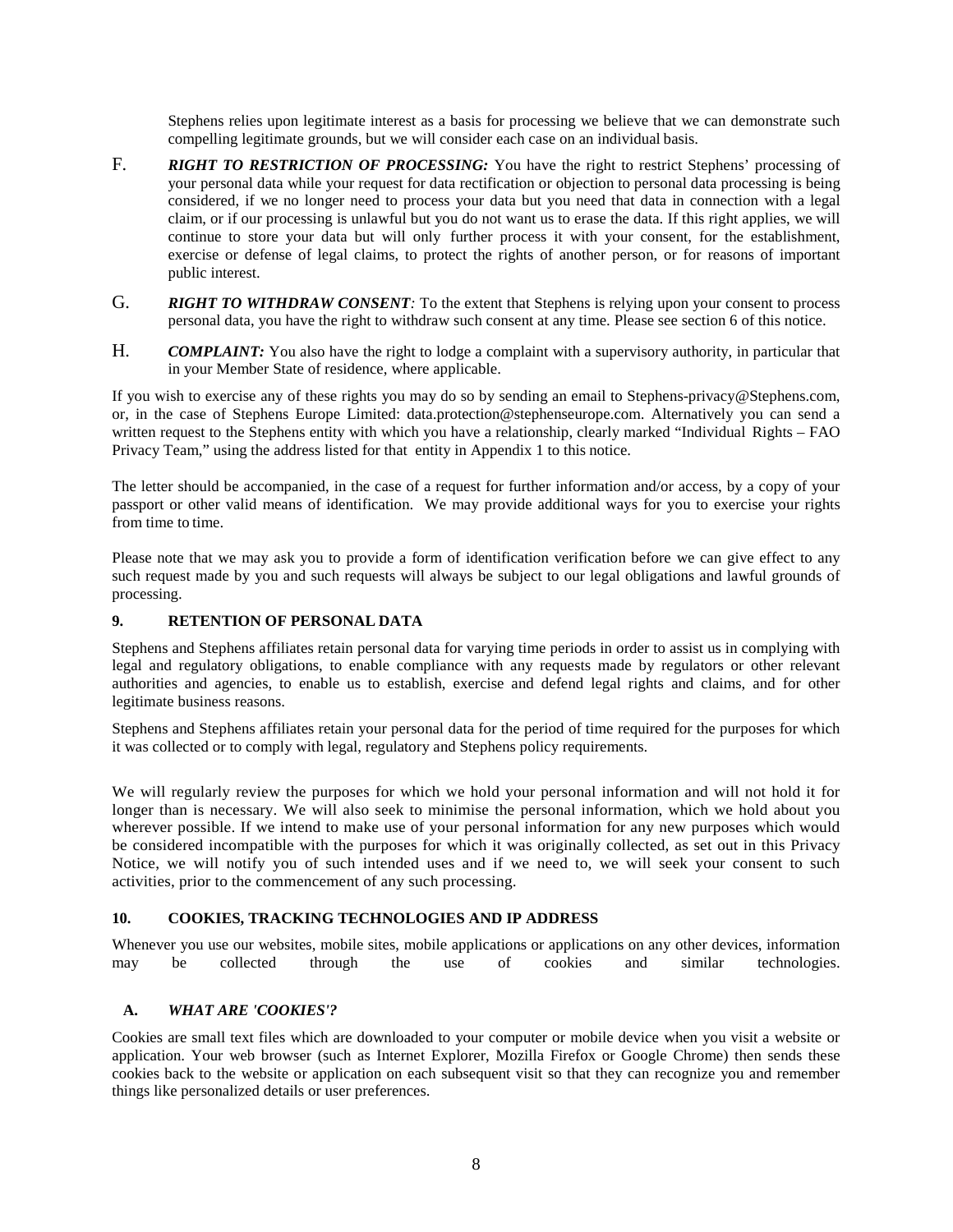Cookies are very useful for websites and do lots of different jobs that help to make your experience on a website as smooth as possible. For example, they let you move between web pages efficiently, remembering your preferences, and generally improving your experience. This helps provide you with a good experience when you browse the website and also informs site improvements, so that it keeps on meeting your needs.

They are referred to as **session** or **persistent** cookies, depending on how long they are used:

- Session cookies only last for your online session and disappear from your computer or device when you close your browser; and
- Persistent cookies stay on your computer or device after the browser has been closed and last for the period of time specified in the cookie. These persistent cookies are activated each time you visit the site where the cookie was generated.

Certain features of websites depend upon cookies to function and are deemed, within the law, to be strictly necessary (essential cookies). You will not be asked for your consent to place these cookies, however you may disable the cookies via your browser settings.

#### **B.** *WHICH COOKIES AND TRACKERS DO WE USE AND WHY?*

In this section we would like to tell you what Cookie we use and why.

Cookies allow web analytics services to recognize your browser or device and, for example, identify whether you have visited our Site before, what you have previously viewed or clicked on, and how you found us. The information is anonymous and only used for statistical purposes. It allows us to track information, such as how many individual users we have and how often they visit our websites. It also helps us to analyze patterns of user activity and to develop a better user experience.

The Cookies we use on our Site are "analytical" cookies. They allow us to keep the digital products and services, easy to use and up-to-date and we use web analytics services to help us understand how people use them. For example, we can see which parts of our products and services are most popular, identify when errors occur, and test different versions of a page or feature to see which one works best. These web analytics services may be designed and operated by other companies on our behalf. Web analytics data and cookies cannot be used to identify you as they **never** contain personal information such as your name or email address. [However, if you have registered and signed into our Services we may combine information from your registration with the data we get from the web analytics service and its cookies (or similar technologies) to analyze how you and other people use our digital products and services in detail and, where you have consented to receive such communications, to send you email and other communications that might be of interest to you. Where the combined information can be used to identify you, we use it only in accordance with our Terms and Conditions and Privacy Notice stephens.com

You can find more information about the individual cookies we use and the purposes for which we use them below:

#### *Google Analytics*

The analytics.js Javascript library is part of Universal Analytics and uses *first-party* cookies to:

- Distinguish unique users
- Throttle the request rate

| <b>Cookie Name</b> | <b>Purpose</b>                                                                                                                                                                                                                              | <b>Expires</b>           |
|--------------------|---------------------------------------------------------------------------------------------------------------------------------------------------------------------------------------------------------------------------------------------|--------------------------|
| ga                 | Used to distinguish users and sessions. The cookie is created when the javascript<br>library executes and no existing __utma cookies exists. The cookie is<br>updated every time data is sent to Google Analytics.                          | years from<br>set/update |
| _gat               | Used to throttle request rate.                                                                                                                                                                                                              | 10 minutes               |
| Doubleclick        | This cookie is used by Google in the ads served on the websites of its partners,<br>such as websites displaying AdSense ads or participating in Google certified ad 1 year<br>networks. This is part of Google Custom Search Functionality. |                          |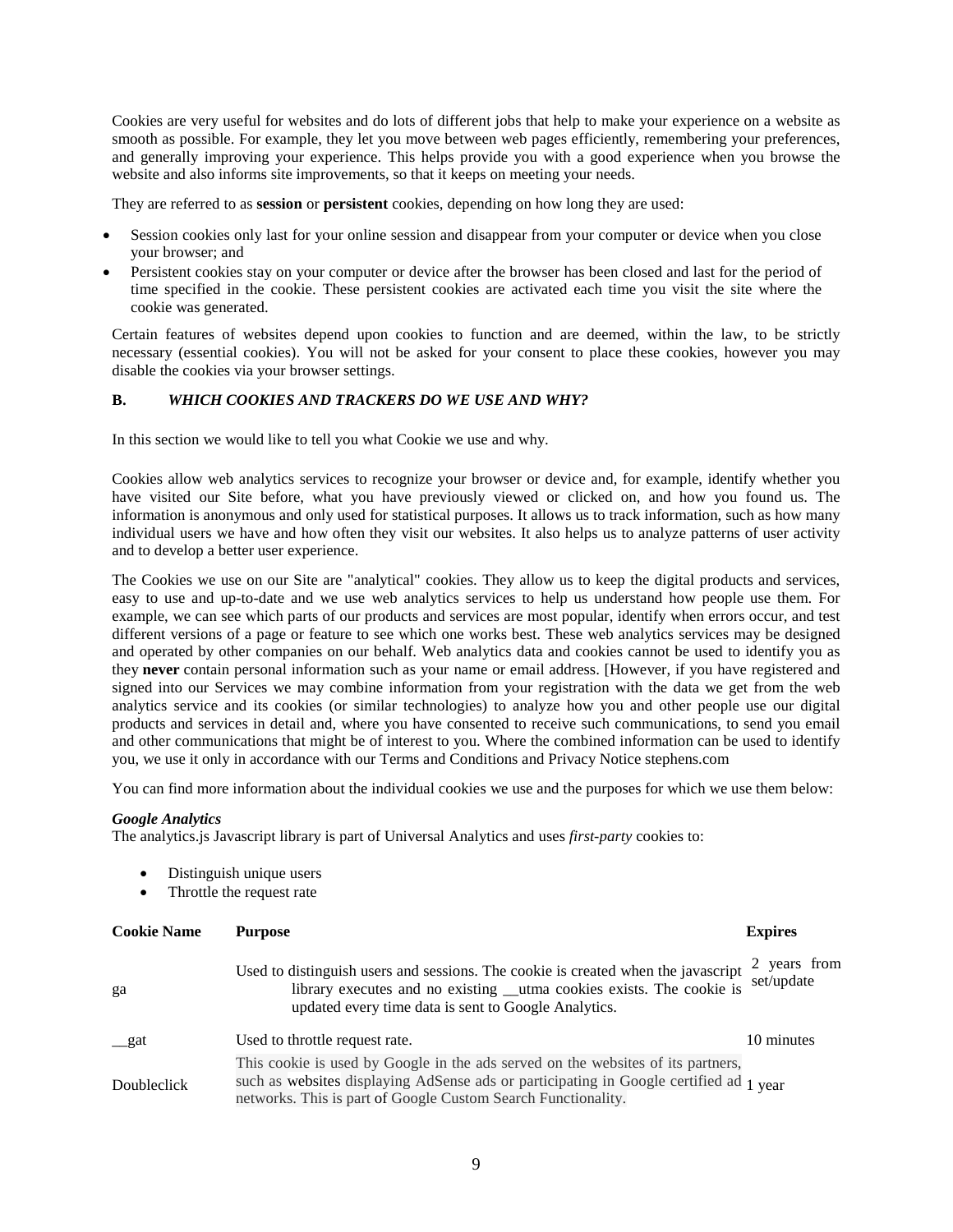#### *Our Own Cookies*

We use some cookies to help in the general operation of our site. For example to help us to keep track as to whether you have accepted our Cookies policy:

| <b>Cookie Name Purpose</b> |                                                                                                                                                    | <b>Expires</b> |          |
|----------------------------|----------------------------------------------------------------------------------------------------------------------------------------------------|----------------|----------|
| EPIServer                  | Persistent and session cookie that provides caching and keeps you logged<br>into the EPIServer CMS.                                                | 2 Hours        |          |
| ASP.NET                    | Persistent and Session cookie that provides caching as well as keeping a For the duration of<br>user logged in to view reports for repeats visits. | the<br>session | browsing |

## C. *HOW TO CONTROL YOUR SETTINGS*

There are various ways that you can control and manage your cookies which are discussed in a bit more detail below. However, if you use your browser settings to block all cookies (including essential cookies) you may not be able to access all or parts of our site. Please remember that any settings you change will not just affect Cookie used on this Site. These changes will apply to all websites that you visit (unless you choose to block cookies from particular sites).

#### *Managing cookies in your browser*

Most browsers will allow you to:

- See what cookies you've got and delete them on an individual basis.
- Block third party cookies.
- Block cookies from particular sites.
- Block all cookies from being set.
- Delete all cookies when you close your browser.

You should be aware that any preferences will be lost if you delete cookies (which also includes where you have opted out from cookies, as this requires an opt-out cookie to be set). Also, if you block cookies completely, many websites will not work properly and some functionality on these websites will not work at all. The links below take you to the 'Help' sections for each of the major browsers so that you can find out more about how to manage your cookies.

#### **Internet Explorer**

<http://support.microsoft.com/kb/> (opens in a new window)

#### **Firefox**

<http://support.mozilla.org/en-US/kb/Cookies> (opens in a new window)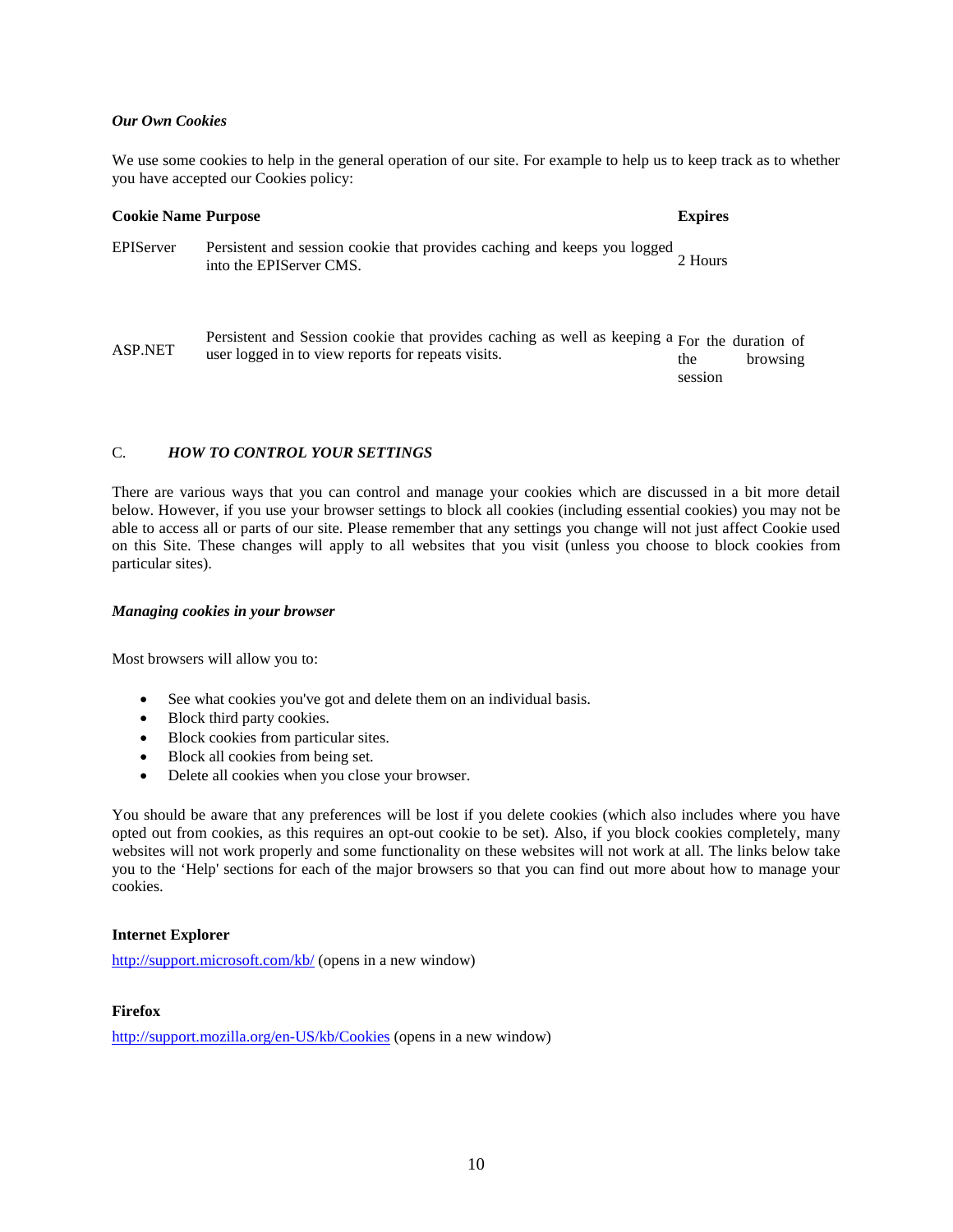#### **Google Chrome**

<http://support.google.com/chrome/bin/answer.py?hl=en&answer=95647> (opens in a new window)

## **Opera**

<http://www.opera.com/browser/tutorials/security/privacy/> (opens in a new window)

#### **Safari**

<https://www.apple.com/legal/privacy/em-ww/cookies> (opens in a new window)

#### **Safari iOS**

<https://support.apple.com/en-us/HT201265> (opens in a new window)

#### **Android**

<http://support.google.com/chrome/answer/2392971?hl=en-GB> (opens in a new window)

#### **Windows Phone**

<http://www.microsoft.com/windowsphone/en-us/howto/wp7/web/changing-privacy-and-other-browser-settings.aspx> [\(opens in a new window\)](http://www.microsoft.com/windowsphone/en-us/howto/wp7/web/changing-privacy-and-other-browser-settings.aspx)

#### *IP addresses*

We may collect information about your computer, including where available your IP address, operating system and browser type, for system administration and to report aggregate information to our developers and domain host. This is statistical data about our users' browsing actions and patterns, and does not identify any individual.

### **11. UPDATES TO THIS NOTICE**

The information in this notice may change from time to time – for example, the categories of personal data that Stephens collects, the purposes for which it is used and the ways in which it is shared may change. This notice may be updated from time to time.

If we change this Privacy Notice in a way that may substantially alter the purposes for which we process your personal information we shall notify you by means of notice on our site homepage and where there is a material change to such terms, by email to the email address you have provided to us.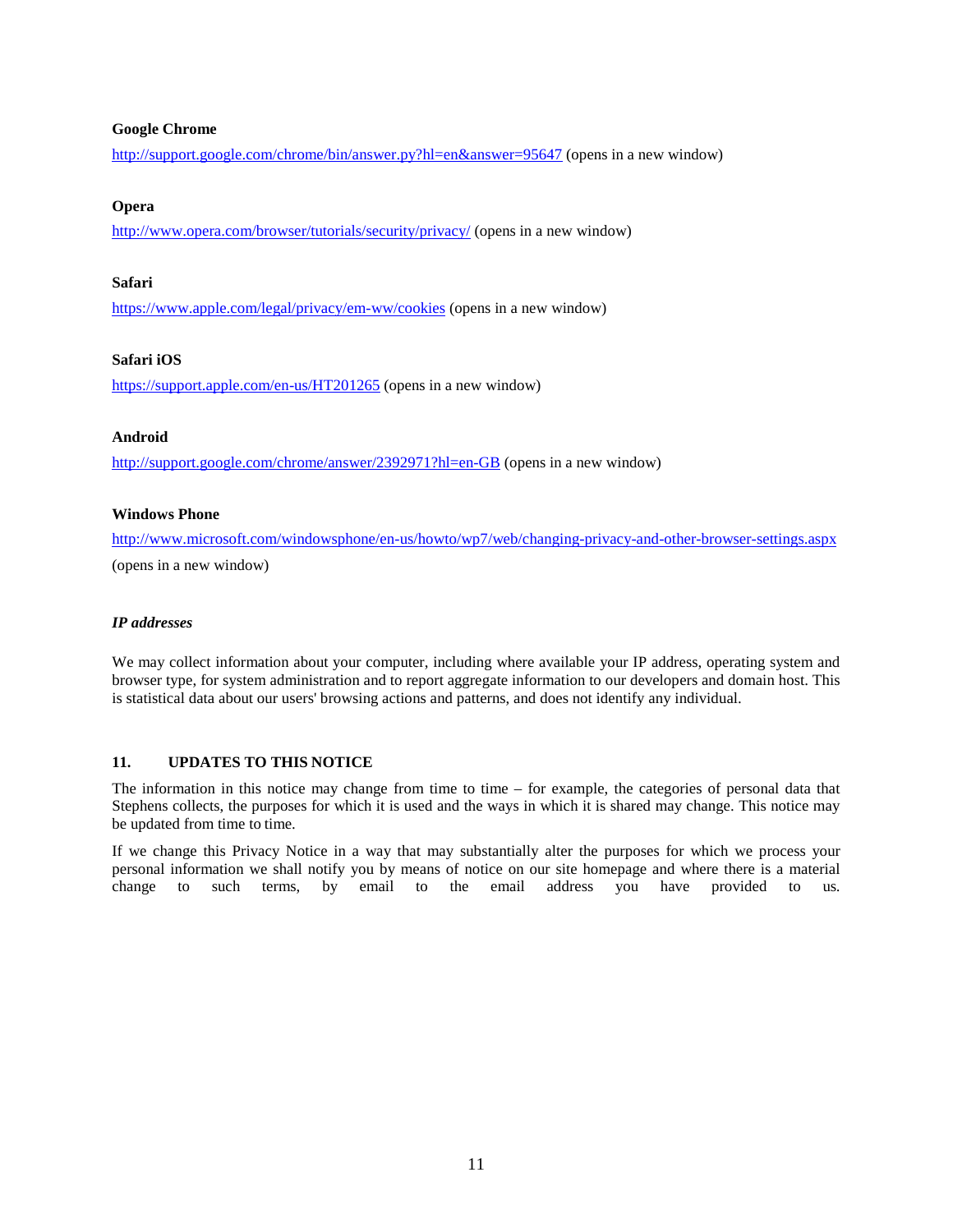| <b>Stephens ENTITY</b>                                                                                                                                                                                  | <b>BRANCH OF</b><br><b>Stephens ENTITY</b><br>(IF APPLICABLE) | <b>CONTACT DETAILS</b>                                                                                                                                                                                                                                                                                             |
|---------------------------------------------------------------------------------------------------------------------------------------------------------------------------------------------------------|---------------------------------------------------------------|--------------------------------------------------------------------------------------------------------------------------------------------------------------------------------------------------------------------------------------------------------------------------------------------------------------------|
| <b>Stephens Europe Limited</b>                                                                                                                                                                          | London                                                        | Our registered London office is at 36-38<br>Cornhill, London, EC3V 3NG. Details of<br>our notification to the UK data protection<br>regulator may be found in<br>the<br>Information Commissioner's<br>Office<br>Public Register of Data Controllers at<br>www.ico.gov.uk under<br>registration<br>number ZA047950. |
|                                                                                                                                                                                                         | Frankfurt                                                     |                                                                                                                                                                                                                                                                                                                    |
| Stephens Inc. - in respect of services<br>provided<br>natural person<br>clients,<br>to<br>beneficial owners, partners or settlors<br>habitually resident in the United Kingdom<br>or the European Union |                                                               |                                                                                                                                                                                                                                                                                                                    |

# **III. APPENDIX 1: Stephens CONTROLLER ENTITIES AND CONTACT DETAILS**